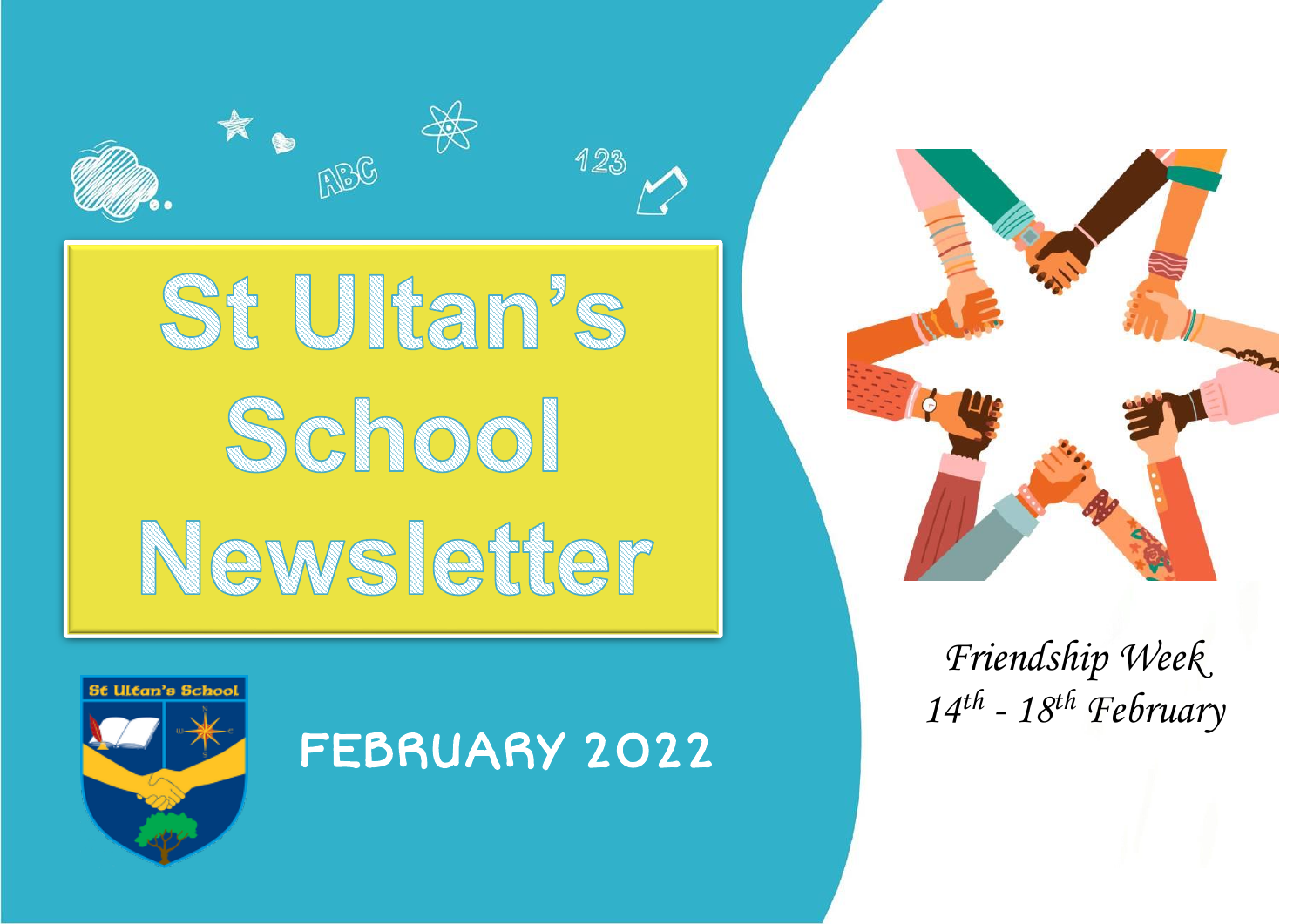#### St. Ultan's School February 2022



# NOTICE **BOARD**

#### PRINCIPAL'S MESSAGE

Hello Everyone,

We are delighted to see some positive changes happening with regard to Covid-19 and wish everyone a safe and happy return to some of the activities and services that have resumed in recent weeks. We are looking forward to Friendship Week in the school from the  $14^{th} - 18^{th}$  of February. We are collecting €2 in aid of Special Olympics Ireland and we would encourage all of our families to get involved in the spirit of kindness and friendship that will be promoted at school.

Kind Regards, Jean Cunningham.







# SCHOOL DINNERS

Please ensure you log in to Fresh Today regularly to check that your child still likes their weekly menu and update it if their interest has changed. Contact the class teacher via email if you have lost your password. A drink and snack is still required for small break. Students will continue to bring home any food waste / packaging in line with our green schools policy.

#### ABSENCES AND ILLNESS

Please continue to be vigilant with symptoms of Covid-19 and consult your GP/HSE if you have any queries or concerns. Thank you for your continued cooperation. If your child is absent, please inform the bus and escort by phone so they are not waiting at your house unnecessarily. Please also send the class teacher an email or note explaining the absence for attendance records.

#### OUTSTANDING BOOK RENTAL

Thanks to all who have paid their book rental to date. A gentle reminder that any outstanding payments are now due.

#### IMPORTANT DATES FOR YOUR DIARY

#### 1. 14TH **–** 18TH February:

Friendship Week in School – Please bring in  $62$  to support Special Olympics Ireland

#### 2. Thursday 24th/Friday 25th February:

School closed for Mid Term Break

#### 3. Wednesday 16th March:

Green Day – Wear something green to school

#### 4. Thursday 17th/Friday 18th March:

School closed – St. Patrick's Weekend

5. Friday 8th April:

School closes at 12pm for Easter Holidays

6. Monday 25th April:

School re-opens as usual at 9am